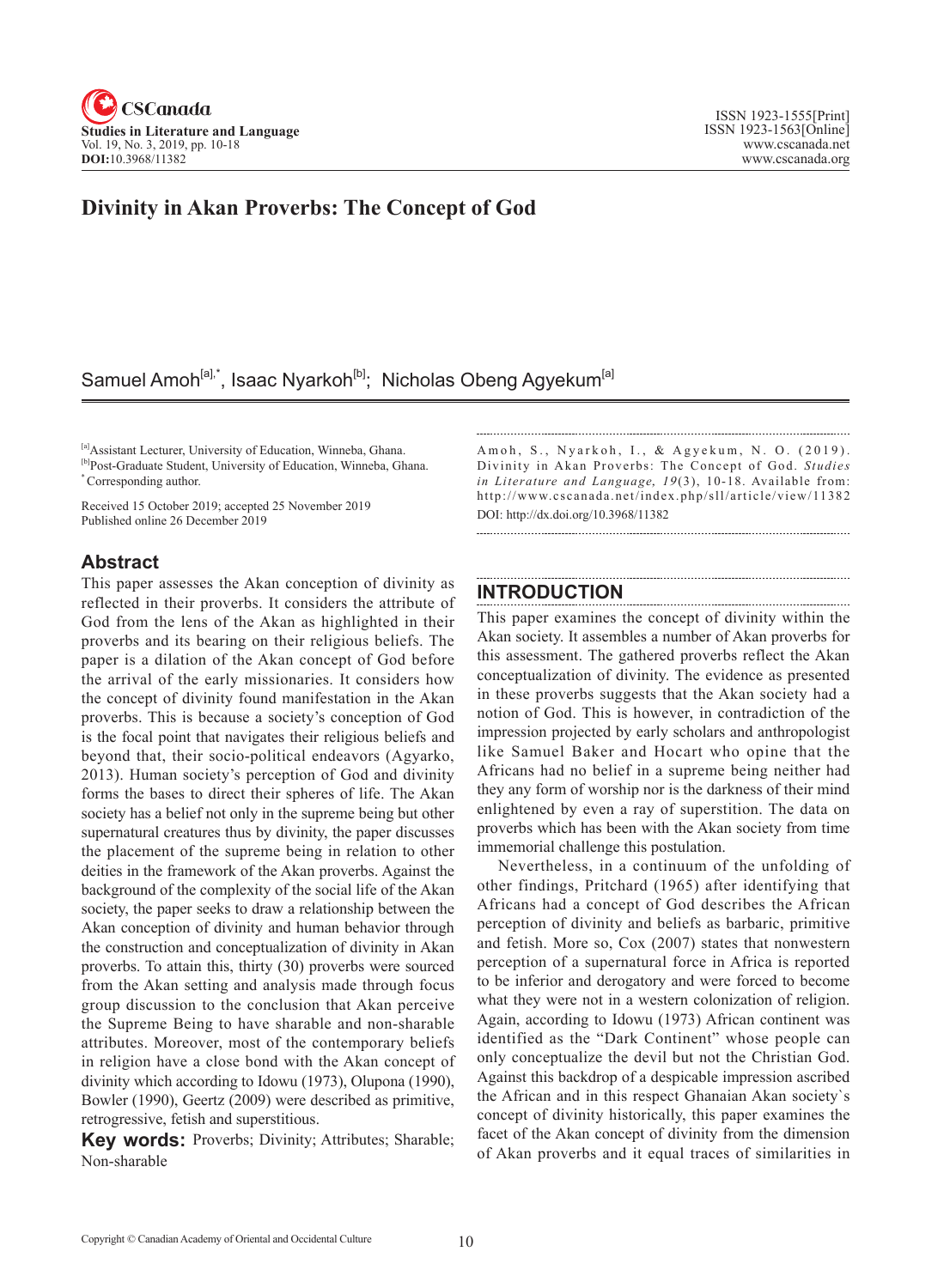today's western religion in this  $21<sup>st</sup>$  century considered to be age of enlightenment and purity. It does so through the Akan society's theory of the attributes and characteristics of the Supreme Being as fashioned out in their earliest prehistoric proverbs.

Besides the comparison of the contemporary conceptualization of divinity and the Akan society from time passed through their proverbs, the paper also seeks to draw the relationship and the contribution of the proverbial conception of divinity towards the construction of the social life of the contemporary Akan society. That is how their historic sacred notion has affected their contemporary secularity. In so doing, we spell out how their spiritual heritage encoded in the Akan proverbs from time past has permeated their current material life. This is done through focus group discussion. In a summary, the paper finds answers to the question of how Akan proverbs demonstrate that the Akan society had a concept of a divine being and how their conceptualization of the divinity finds manifestation in the contemporary social construction of the Akan society.

### **1. METHODOLOGY**

There are about thirty Akan proverbs that have a bearing on the Akan concept of divinity. Among the thirty proverbs, eleven were mobilized from Agyekum (2011) and the remaining nineteen were sourced from oral sources within the palace and the public. Those proverbs sourced from the public and palace came from the aged in society and traditional rulers and leaders who have the Akan language as their mother tongue. In some of these proverbs, there was the overt reference to *Nyame*; a title for God in Akan which in most instances is translated as God in the gloss. Other proverbs also make reference to other supernatural beings and deities such as demons, *sasabonsam*, idol *bosom* wizard *beyi*, dwarfs *mbotsia* charm *suman*. There are other titles and officials whose responsibilities have a relationship with the Akan concept of divinity. This includes the fetish priest ɔkɔmfo. The focus group participants used for the study clarified and confirmed other proverb obtained from other direct oral sources. Due to this verification and clarification proceedings, some of the proverbs appearing distorted were reviewed for accuracy by the native speakers and the aged encountered at the palace as part of the focus group participant.

In our quest to find the relationship between the Akan concept of divinity as represented in the Akan proverbs and the contemporary conceptualization of God and divinity from western religion, we conducted two focus group discussions with some students of Ghanaian Language at Ajumako campus of the University of Education, Winneba and compared with the aged officers and old generation at Mampong chief`s palace. The first group of students representing the present contemporary western concept of divinity was made of 15 first year students 10 second year and 5 third year students. The participants in the first group had varying ethnic backgrounds and religious affiliations and denominations. However, group two consisted of 28 officials advanced in age both at the palace, within the public and two fetish priests. Members of this group (group two) represents the Akan society`s views on the proverbs as their concept of divinity. To solicit for their understanding of the proverbs, the participants were charged to give an interpretation for the proverbs and how their understanding of the proverbs affect their conduct in society. They were also to indicate whether or not the proverb has any bearing on their conception of divinity in contemporary times. They were also to tick the corresponding attribute for each of their given interpretation. The response of the participant were captured in an audio recording and transcribed for analysis.

In order to conceal the identity of the participant as agreed on keep participant anonymous and their information confidential, pseudonyms were adopted for the participant whereby each participant in a group is allocated a number as a label of identity. For instance in labeling group 1, (P) represents and (Y) also stands for year so in this sense P1Y1 in group one represents participant number 1 in year 1 P2Y1 stands for participant number 2 in year 1 in that order whereas Y2, Y3 Y4 in group 1 stands for year 1, 2, 3 and 4 respectively. However, in group 2 (G2) is used to represent whilst still applying (P) for participant. Therefore P1G2 refers to participant number 1 in group two and P2G2 refers to participant number 2 in group 2 and it continues in that order.

In the analysis of the collected data, we categorized the participants` interpretation ascribed to each of the proverbs into various attributes accorded the Supreme Being by considering and comparing the recurrence of the themes and the underlining message behind the given interpretation. In attaining this objective, our training in Ghanaian Language (Twi and Fante) coupled with our competence in the language as natives was very resourceful. Moreover, the interaction with our focus group participant, other competent language users we encountered during data collection as well as an extensive reading of literatures on the subject of proverbs was very helpful. The categorization is presented in the succeeding sections below.

## **2. PROVERBS**

The study of proverbs which can be dated as far back as Aristotle is term as paremiology. This is a word which has its origin from Greek with the later part "paroimia" signifying "Proverb". The definition of a proverb has caused scholars from many disciplines much chagrin over the centuries. Many attempt at definition has been made from Aristotle to the present time ranging from philosophical consideration to cut and dry lexicographical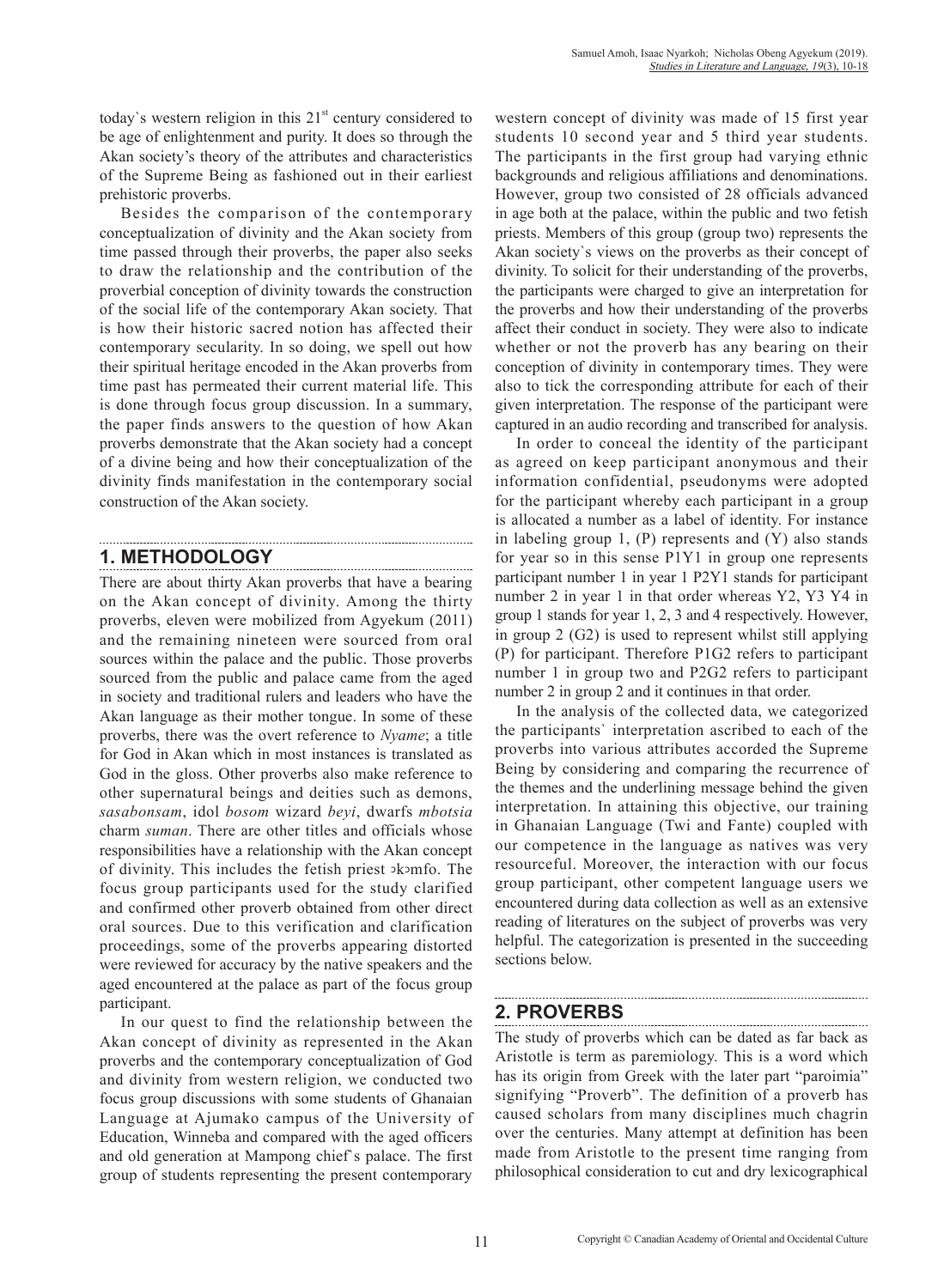definitions (Meider, 2004). For instance Meider (2004) defines proverb as a short generally known sentence of the folk which contains wisdom, truth, morals and traditional views in a metaphorically fixed and memorable form and which is handed down from generation to generation. This comprehensive description of proverbs outlines its number of gems embodied in it. By identifying proverbs as a generally known sentence of the folk, the definition highlights the collective ownership of the proverb by the society of use. The speech society has a unanimous endorsement for the belief, credence and conviction embroiled in the proverb by mutual consensus. This implies that the proverbs of the Akan society in general including those with supernatural inclination represent the common knowledge, understanding and familiarity of the folk. The stance of societal mutuality and shared acceptance in Akan proverbs is also in line with Durkheim (1933) cited in Diabah & Amfo (2018) describing a proverb as a condensed statement of a collective idea or sentiment relative to a determine category of objects. The communal value of proverbs is espoused in this perspective. It is in this value of proverbs that contains the wisdom, truth, morals and the traditional experience of the use society. Thus the proverb is the medium that parcels the facts, insight, principles, standards and intelligence of the use society in a brief memorable statement to trickle down generations. The collective origin of proverbs debunking status of individual thought is supported by Asante (2002) and is also in the views of Agyekum (2011) and Amarachi, Egwu & Ogechukwu (2016) that the entire world view of the people is encompassed in their proverbs that may serve as a warning in areas of human activities, may disclose how to treat or relate with peoples, criticize or adorn a conduct. It therefore signifies that despite the varieties of definition and characteristics in attribution to proverbs from Aristotle, the communal value of proverbs is certain. Our settlement on Akan proverbs as a tool to a gainful insight of the Akan society concept of divinity is informed on the foundation that its collective embracement of a speech society's sentiment and standards from time immemorial. Employing a society's proverbs as a medium to understand their spiritual or historic background and secular endeavors is deemed contextual and appropriate. This is not new as various scholarly works like Diabah & Amfo (2018) on masculinity and implications, also Amarachi et el (2016) on African traditional philosophy, Agyeman, Asumeng & Amponsah (2015) on the relevance of Akan proverbs in contemporary human resource principles, Gorham (1956) on proverbs and psychology and others works which have utilized the wisdom in proverbs to unfold intriguing societal constructs. All these have been possible because the Akan proverb is an embodiment of belief systems, culture and tradition potentially applicable in various spheres of society. A component of the belief system, sentiment and values encapsulated in the Akan proverbs

is their conceptualization of divinity. It is this collective gem that we seek to unravel from the genre and assess its implication on contemporary social interaction of the Akan society and religion.

# **3. AKAN**

Akan as a descriptive characteristics refers to an ethnic as well as a specific linguistic group of people in Ghana. Geographically, this group of people dominantly occupy the southern (including the Oti section scrapped out of the Volta region) and middle part of Ghana and stretches to cover some minority Akan group in Ivory Coast. The Akan with its various sub divisions have an identical culture and a language with intricate relationship to mutual intelligibility. The Akan consist of ethnic groups such as Agona, Ahafo Ahanta, Akuapem. Akwamu, Akyem, Aowin, Asante, Assin, Fante. Kwahu etc. According to the 2012 report of the Ghana Statistical Service, the Akans constitute 47.5 percent of the Ghanaian population. The matrilineal custom of inheritance and succession is common to the Akan tribal group. However, according to Pobee (1979) the only exception to this form of inheritance is the Akuapem of Larteh and Mampong who inherit from the father side. Eight out of the sixteen regions in Ghana including the existing and newly created regions are predominantly occupied by the Akans as their region of origination. These regions are Central, Eastern, Asante, Western, Western North, Brong East, Brong West and Ahafo regions. Though they hail from these regions and have farming and fishing as their traditional occupation, owing to migration, the Akans are now all over the country doing other jobs than their traditional occupation (Omenyo, 2001). Due to their presence across the country, the Akan language has now root nationwide. Hence it is appropriate for Simon & Fenning (2018) to assert that Akan and English are the main languages in Ghana. Today Akan is widely spoken proficiently by even non native speakers as second language and in support of that researchers like Guerini (2008), Essegbey (2009), Bibiebome (2010) and others all acknowledge the dominance and the rate of acceleration of the Akan language breaking through the traditional seat of other non Akan languages. Speaking of the coverage of the Akan language, it is worthwhile to indicate that Akan has eleven dialects but it is only Akuapem, Asante and Mfantse among the eleven that has a literary status. Assessing the spread and dominance of the Akan language, Obeng (2005) indicates that in estimation, half of the then population of Ghana speaks the Akan language as a mother tongue whilst two thirds use it as a lingua franca. On this approximation, it is not out of place for a claim to be made that Akan is the language of the majority of the Ghanaian nationals hence we can safely conclude that data from the Akan language community can signify the views and position of the entire nation by simple majority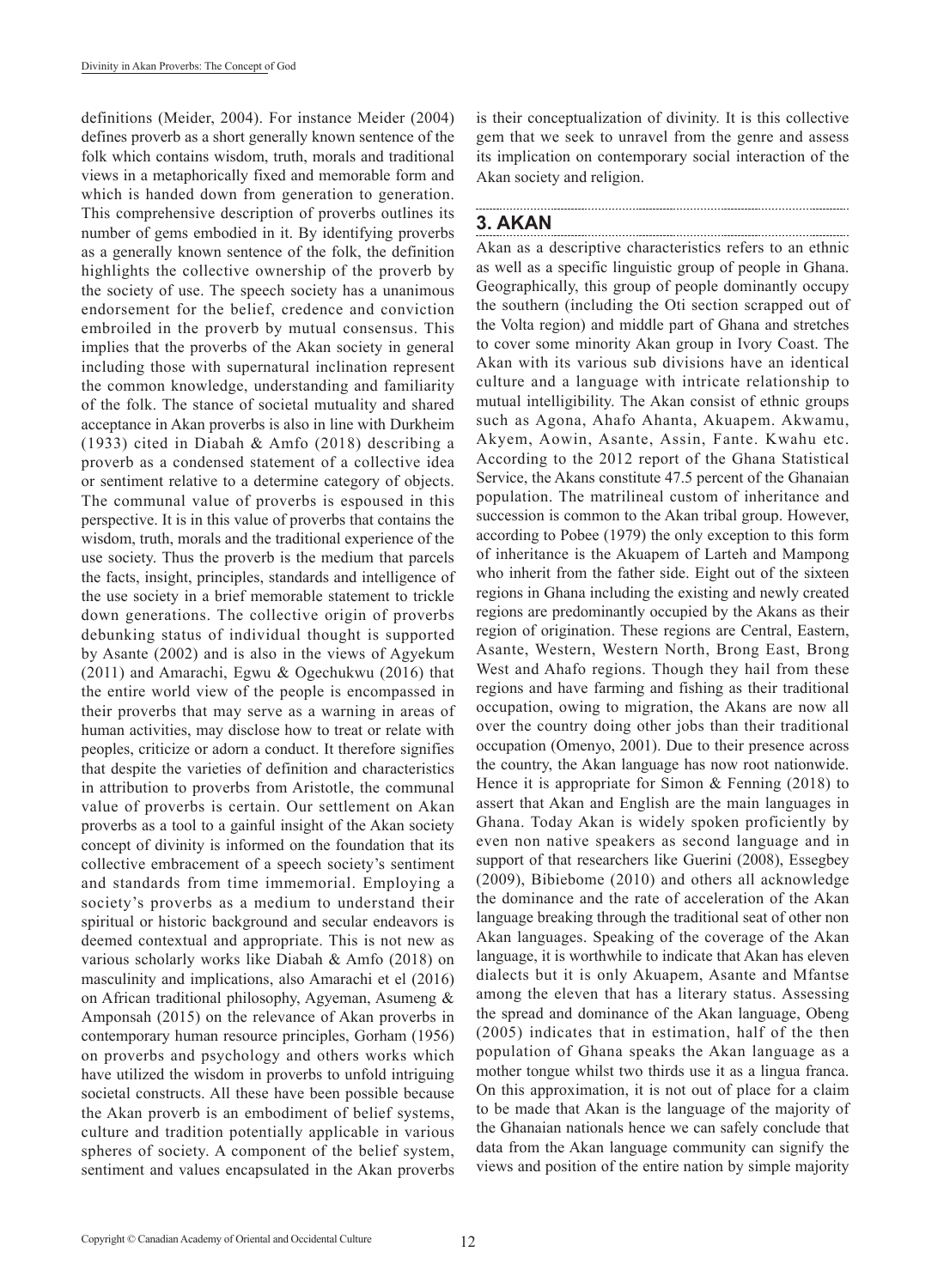and domination. To attain that representation, data from the study were sourced from the Akan language precisely Asante and Mfantse. That notwithstanding, there was a background verification to the position of the other Akan dialects on the subject.

Another common characteristic besides their matrilineal pattern of inheritance is their belief system. Their stance represents the views of the Akan group and all its sub divisions. We therefore dilate on these belief systems which are common to them all observes Eshun (2011). It is out of these belief systems that the Akans had their proverbs fashioned out to convey their sentiment and position on divinity.

### **4. THE AKAN BELIEF SYSTEM**

The Akans view the world from two perspectives. These perspectives is the visible and the invisible and behind the visible is the invisible. In conformity to this, Pobee (1992) describes the Ghanaian in a larger sense as having a religious ontology and epistemology. In the view of the Akan, whatever happens physically has a spiritual dimension. In that regard, the determinant to visible occurrences in the physical realm is the invisible spiritual beings. Highlighting the close bond, relationship and interaction between the visible and the invisible realm, Douglas (2005) notes that to the Akan, the visible cosmos and the invisible world merely constitute one and the same universe and the antinomies of good and evil, life and death, which spring from antagonisms inherent in existing beings do not vitiate the unity of this world vision. The arrangement of spiritual being takes the following order according to Parrinder (1949), supreme being (Nyame), deities (Abosom), ancestral spirits (Nananom nsamanfo) lower spirit powers (amulets and talisman) which is worn around the waist, suman; a power believed to be obtained from small forest beings, dwarfs, witches and wizards and the use of magic.

#### **4.1 Supreme Being**

The Akans attribute the creation of the world to a Supreme Being and in support of this assertion the Supreme Being is given accolades such as creator Oboades and owner of the world *Asaase wura*. Opoku (1978) states a myth associated with the Akans creation account that Ɔ*domankoma* first created the sky as his abode and followed it with the creation of the earth, rivers, plant, man and animals etc. Finally, out of love for mankind, the Supreme Being infused spirit powers into rivers, forest rocks and other natural creatures as a protection for man. The following myth which is universally known among the older people of the Akan illustrates their belief in the Supreme Being.

"Long, long ago *Onyankop*<sub>2</sub>*n* used to live on earth and he was very near to us. Now there was a certain old woman who used to pound her *fufu* and the pestle used to constantly knocking up *Onyankop*<sub>2</sub>*n* (who was not then high up in the Sky). So *Onyankop*<sub>2</sub>*n* said to the old woman, why she was always doing so to him. Because of what the woman was doing *Onyankop*ɔ*n* took himself away up in the sky."

#### **4.2 Deities**

The Akans have a belief in deities and lesser gods referred to as *abosom*. Omenyo (2006) indicates that the deities residing in natural objects are deemed as children of the Supreme Being with specialized responsibilities such as fertility, protection, wealth, agriculture, healing etc. assigned to them by their father. The Akans view the deities secondary to their creator and are therefore a means to an end and report to their creator. They reject actions undermining the peace of the community and must be appeased or offered sacrifice for protection (Wilks, 1988).

#### **4.3 Ancestors**

The ancestors are members of a family who have demise and naturally pass on to the spirit realm. The Akans consider the world to be in fold, the physical world and the underworld (world of the dead) and man is in a cyclic trip so a birth in the physical world is a dead in the underworld and a dead in the underworld is a birth in the physical world. Opoku (1978) notes that a member of a family is regarded as an ancestor at death only when he lived an exemplary life, had children and died naturally with befitting burial. The ancestors are regarded by the Akans to be an intermediary between man and the supreme being getting prayers, petitions, quickly and effectively to the Supreme Being and watching over the living (Danquah, 1963).

#### **4.4 Lower Spirit Powers**

The Akans belief in several other spirits understood to lesser than the above. Though hierarchical as highlighted by Parrinder (1949) it includes charms and amulet, talisman, demons *sasabonsam* dwarfs, witches and wizards. All these have strong powers and according to Awuah (2009) the Akan belief in the existence of these powers around them makes them cautious of their activities giving them vitality fore actions and inactions.

### **5. DATA PRESENTATION AND ANALYSIS**

Per the themes attained from the solicited response of the participant on the interpretations, the attribute of God were categorized into five. These include the omnipresent of God, Omnipotent of God, Creator, Omniscient of God and God as a caring provider. Each of these attributes originate from how the Akan perceived God the Supreme Being from time immemorial and therefore fashioned out proverbs to reinforce their sentiment.

### **5.1 God as Omnipresent**

The Akan society had a concept of the Supreme Being even before the institution of western religion says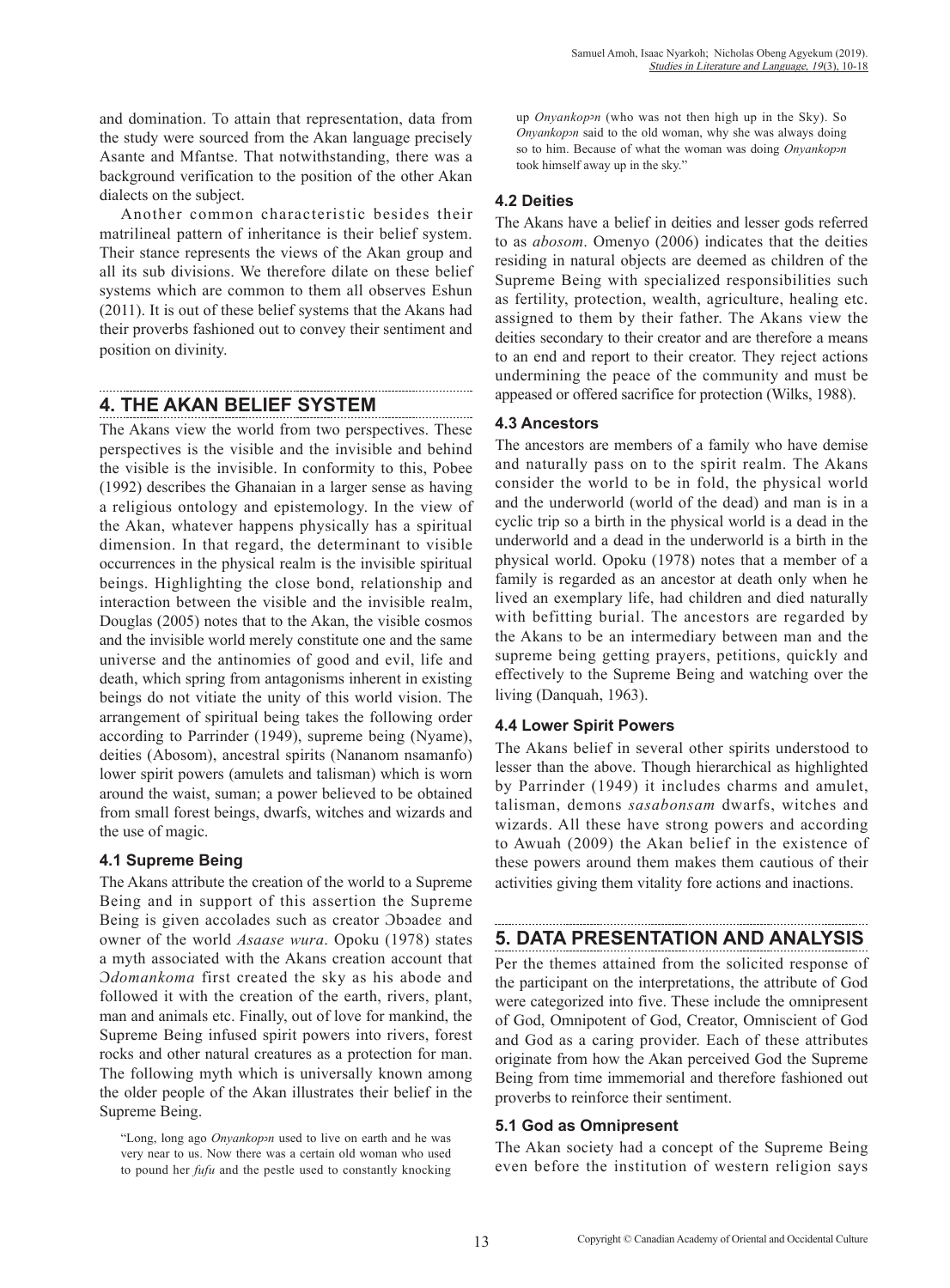Pritchard (1965) in a rebuttal to Hocart assertion that Africans are a people without a concept of God (Pritchard, 1965). As a reflection of their knowledge of an existence of a Supreme Being, the early Akan settlers composed some proverbs to buttress the existence of the Supreme Being. Besides these proverbs are expression such as *Nyame nndae* (God is not asleep) *Nyame b***ɛ***kyer***ɛ** (God will provide) all indicates that they had a perception of a supreme being believed to comfort the distressed. However, Akan proverbs apart from confirming the existence of God also highlight the properties of the Supreme Being. The following proverbs attest that the Akan deemed the Supreme Being to be omnipresent.

a. Worepɛ asɛm aka akyerɛ Onyankopɔn a, na woka kyerɛ mframa.

If you wish to tell anything to the Supreme Being, tell it to the winds.

b. Wobu  $\Phi$ koto kwasea a, Onyame hwe wo to.

If you cheat a crab, God sees your buttocks.

c. Wo tiri mu fann a suman nkyere wo.

With a clean conscience you cannot be charged guilty by a charm.

d. Sε wodwane Onyame a, wohyε no ase.

If you run away from God, you are still under him.

The above proverbs reinforce the conviction of the Akan that the presence of the Supreme Being is everywhere. For instance in example one, the proverb likens the presence of God everywhere to the air. This proverb highlights the invisibility and in the omnipresence of God. In this, God is considered to be invisible to the physical eye just as the air is unseen by man yet its existence is not in doubt. Hence like the air, the presence of God everywhere is not seen but it is felt everywhere. The implication therefore is that making your petition known to the air or communicating with the air presupposes a communication with God because He exists in the air. Similarly, example (b) suggests that due to the presence of the Supreme Being everywhere, whatever that is done under the sun is overt to His sight. The crab residing in its habitat in the hole is oblivious of whatever happenings on surface yet for God it is plain to him. It is then demonstrated by the proverb that whatever that is done in concealment regarded to be covert, unknown and unreachable to man and other entities is fully glare to the sight of God.

Additionally, in responses obtained from the groups in our focus group discussion (FGD), participant from the two groups unanimously endorsed the theme of omnipresence in the above proverbs. For instance, P4Y1 reporting on example (b) remarks that the use of the tiny hole of the crab in the proverb epitomizes the fact that the sight of God is everywhere and that small habitat entitle to the crab alone is not a limitation to the presence of God. Hence if the maltreatment of the crab in the hole is visible to the presence of God then no place is concealed

to God as man may cogitate to be. In a buttressed, P3G2 acknowledged that example (b) reveals that unlike man God has no deficiency in the width, length and depth of sight; a quality to infer His limitless presence. Example (b) makes the conclusion that no man can escape the notice of God. Neither can any human abscond from Him. Commenting on the social implication of the proverbs on human behaviour, participant from the two groups in the FGD, again admitted that the knowledge of the omnipresence of God is a course of encouragement to desist from offensive behaviours neither in public or private. Thus the contribution of the cultural knowledge of the omnipresence of the Supreme Being in the proverb towards the definition and promotion of virtue is in agreement with the argument of Oudenhoven, De Raad and Carmona (2012) that national culture shapes virtues. It is therefore not surprising that the contemporary participant and the older generation agree that awareness of the omnipresence of God facilitates responsible social conduct.

#### **5.2 God as Omniscient**

The Akans imagination of the qualities of the Supreme Being ends not with his omnipresence. Still examining the Akan proverbs lead to confirmation that the Akan society from an unknown onset had the conviction that the Supreme Being has the quality of omniscience. According to scholars, omniscience as an attribute of the Supreme Being means that God owns all knowledge hence he has a full knowledge on all happenings on the earth (Nagasawa, 2003). With this understanding, the Akans portray God as having this divine attribute of omniscience. It is this inclination of the Supreme Being that to the Akans enables Him to know even in advance and foretell the future accurately. This the Akans manifest by framing the following proverbs.

e. **Obi rekra ne Nyame na obi nnyina hɔ.** 

When one is taken leave of one's God no one stands by.

f. Wodwane Nyankop>n a wohye no ase. Absconding from God brings you to him

g. Obi nkyer**ɛ** ɔtomfoɔ ba atono, s**ɛ** ɔnim atono a Onyankop**ɔ**n na ɔkyerɛ no.

No one instructs the son of a smith how to forge; if he knows how to forge it is the Supreme Being who taught him.

h. Wobu ɔkɔtɔ kwasea a, Onyame hw**ɛ** wo to. If you cheat a crab, God sees your buttocks.

i. Onyame mmerɛ na ɛyɛ mmer**ɛ** pa.

God's time is the best.

All the above examples have the orientation that the Akan imagine the Supreme Being to be all knowing and without any limitation in knowledge. For instance, this is confirmed in example (g), God is assumed to be an astute smelter who teaches and imbibe the skill and competence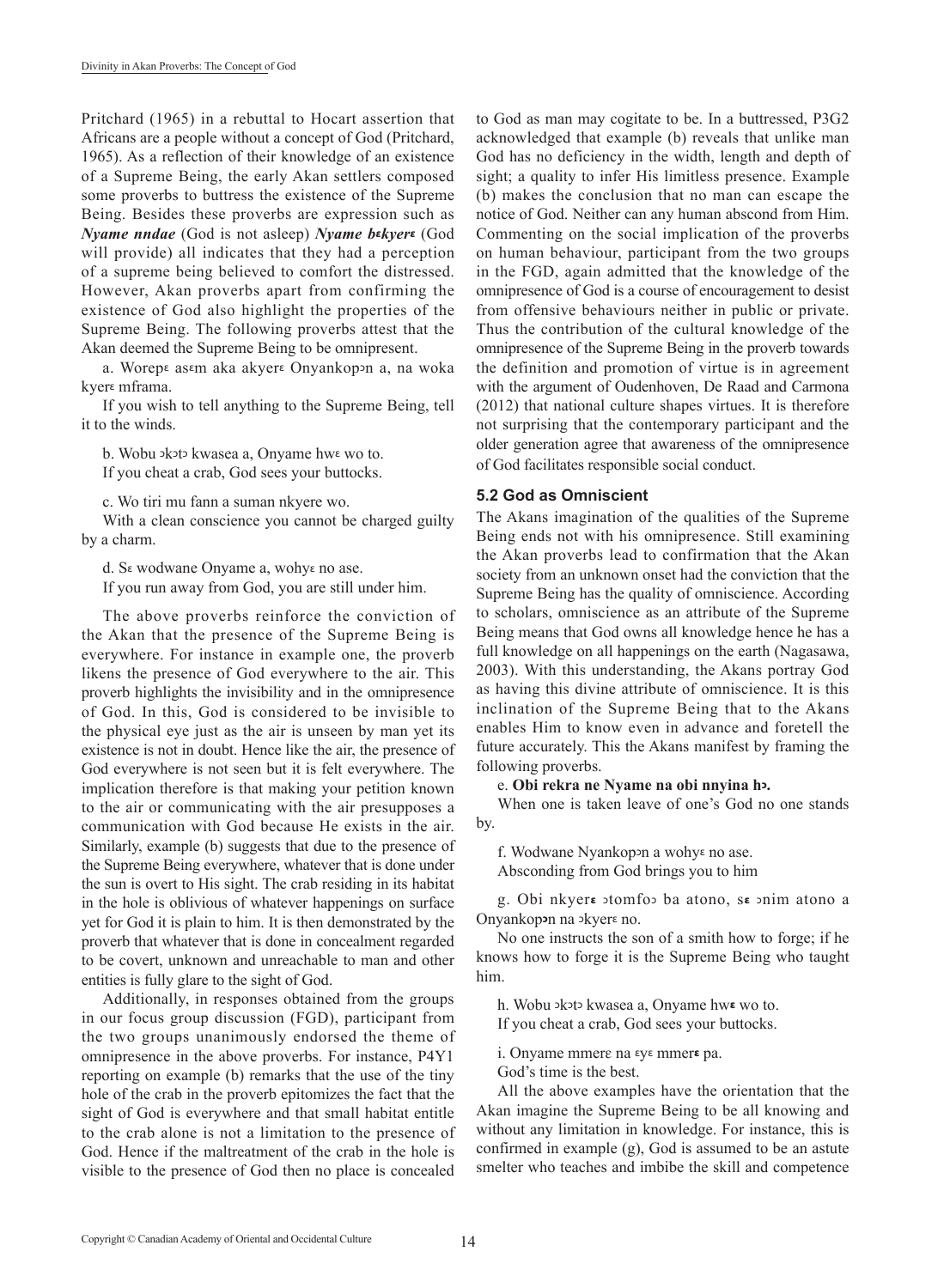of smelting into the children of the smelter without any paternal participation. Again, it is inferred from this same example that the intrinsic property of omniscience in God permits Him to identify and have knowledge of the talents in each family lineage and with His limitless skill and expertise award all the offspring of the lineage accordingly. This interpretation is also endorsed in example (i) that God solely before the birth of a child without the presence of nobody determines the fate in addition to the inherent vocation of the unborn baby far in advance. This God has the ability to execute competently due to his omniscience quality aliening Him to access all knowledge and prophesy accurately.

It is therefore in line that participants in both groups of the FGD, though with varied inclinations and demographics, overwhelmingly ascribed same and similar interpretations in approval of it. However, with reference to example(g, h) particularly all participants made the claim that the omniscience of God socially encourages all his subscribers to be patient and wait on Him since he knows the appropriate time in a divine calendar for all admirers. Moreover, responding to the social behavioural implication of the omniscience of the Supreme Being, P1Y2 and P5G2 states in part that "The omniscience of the supreme being means that he has knowledge of everything and nothing can hideout from him and this quality therefore calls on all His followers to be aware that every deed of mankind either covert or overt will be accounted to Him and deserving reward given respectively." Every deed of man is known to the Supreme Being and will hold man to account.

#### **5.3 God as the Creator**

The Akan had a concept of God and divinity before the introduction and plurality of western religion and all its attendant sacred books. Thus it could be asserted that the Akan society in Africa had a sentiment in an imagination for the Supreme Being and related divine forces earlier than the argument that the Africans had no belief in a supreme being neither had they any form of worship nor is the darkness of their mind enlightened by even a ray of superstition. A misconception which reports a lack of divinity in Africa. A rebuttal to this especially in the case of the Akan in Ghana is their imagination of God as the creator in their proverbs of ancient origin. This is proven in the representation of the Supreme Being in the following proverbs.

j. **Obi nkyerɛ abɔfra Nyame.** 

No one shows a child God.

k. ɔ**domankoma bɔɔ owuo ma owu kum no.** 

The Creator created death only for death to kill him. **l. Onyankopɔn amma asonofena katakyie biribi a,**  ɔmaa **no ahodanedane.** 

If the Supreme Being gave the swallow nothing else, He gave it swiftness in turning.

m. **Onyankopɔn nkum wo na** ɔdasani **kum wo a, wonnwu.** 

If the Supreme Being does not kill you but a human being kills you, you do not die.

n. Onyame bɔ onifurani no, na wabɔ ne poma.

God created the blind together with his directional stick to show the way.

The notion of creation is dominant in the above proverbs. This is indicating that the Akan society had knowledge about the Supreme Being and as part of their conception of God and divinity had portrayed the Supreme Being as the creator of the universe since time immemorial. Such an attribution to God is also maintained in the report that God the creator who created the universe is omniscient and omnipotent (Bai, 2003). This position in the Akan concept of God harmonizes with most western postulations from the Christian fathers and Islamic scholars with the exception of the evolutionary view and atheistic stance antagonistic to the designation of creation to the Supreme Being. Crediting the account of creation to God is attested to in the example ( j ) of the proverbs stating that for the blind, God created him not alone but in addition to his directional stick to assist him out. Though He is not explicitly pointed out for all creation but that generalization can be made because example ( m ) in the interpretation of P6G2 clarifies with a very popular belief that "He gives and takes since God is the giver of all lives, without him causing or permitting the demise of a live no man can do so". Additionally in example ( j ) it is also explained by P12Y1 that "God created man and endowed him with the natural instinct for God and therefore a Child need not be taught God". Further, in example ( i ) it adds that the Supreme Being created the swallow with an inherent swiftness. All these individual attributions lead to the conclusion that the Akan society as evidenced in their proverbs recognized the Supreme Being as the creator of the universe. The notion of the Akan in creation is supported by Islam that Allah created the universe in order to manifest his attributes; creation is the consequence of His being creator, paradise manifest His mercy and grace; hell shows His justice; mankind`s error His forgiveness, living and non-living things His generosity etc. In parallel account on it social implication, respondent P7Y3 affirms that knowing that the natural environment was created by God underscores the need for preservation and use foe example as herbs to accomplish the purpose for which they were created.

#### **5.4 God as a Caring Provider**

Though the Supreme Being remains an invisible spirit to the Akan per earlier dialogue, yet He is conceptualized as a caring supreme force at the aid of mankind all the time. The caring quality of the Supreme Being is emphasized in the fashioning of the Akan proverbs. As a caring spirit force, he provides both materially and spiritually for the needs of his creatures especially all his cohorts. The physical provision is done spiritually according to the Christian doctrine and it is out of this that the Supreme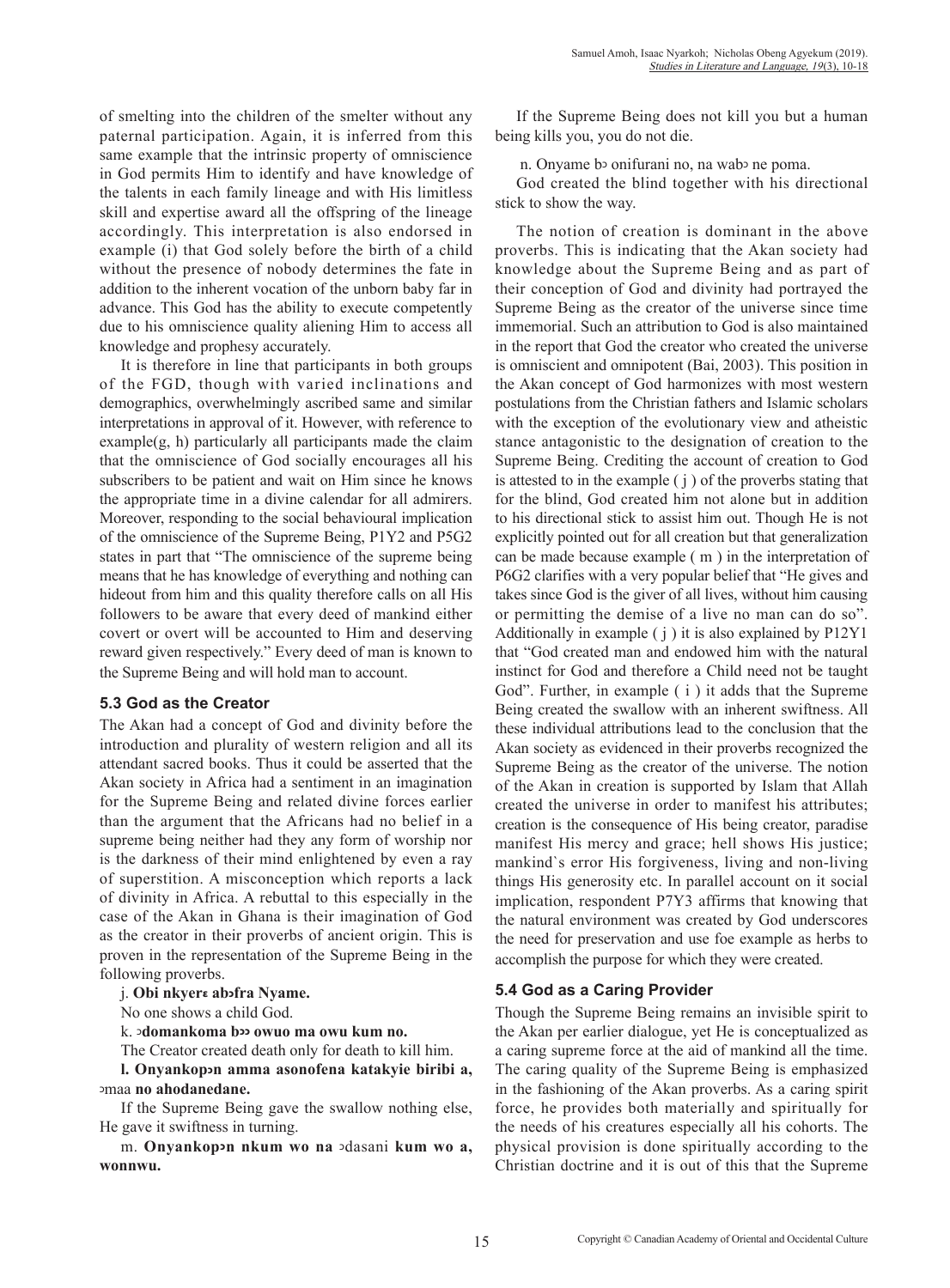Being is given the Hebrew title 'Jehovah Jireh' meaning 'the great provider.' Among all the attributes of God perceived through the Akan proverbs, it is only His caring attitude that he likely shares a minute with mankind because man was created in his likeness. Before the advent of the sacred books and its attendant proliferation of western religion in Akan land, the Akan society had a sentiment of this sacred secret and it found reflection in their oral tradition in their proverbs. Evidence to this course is the following proverbs:

 **o. Onyankopɔn hyɛ wo nsa kora ma na** ɔteasefoɔ **ka gu a,** ɔhyia **wo so bio.** 

When God fill your gourd cup full of wine and a human being comes and pours it away, He will fill it up again for you.

#### **p. Onyame ma wo yare a,** ɔma **wo aduro.**

If the Supreme Being gives you sickness, He also gives you medicine.

**q. Onyame na** ɔwɔ **basini fufuo ma no.** 

It is God who pounds fufu for the one without arms.

 **r. Aboa a** ɔnni **dua, Onyame na** ɔpra **ne ho.**  It is God who cleans up the tailless animal.

 **s. Woyɛ afuo na Onyame anhunu mu a,** ɛnyɛ **yie.**  If you farm and leave God out, you will not succeed.

t. Wo tiri nyɛ a, wohaw Onyame.

If you are unlucky, you disturb God.

All the above Akan proverbs illustrate that God is perceived as a provider to mankind. The kind of assistance mankind receives from his creator is represented in several mediums and it is deem to surpass the generosity or mankind's ability to provide. For instance in example (q, r) it is established symbolically that it is only God who can help he who is regarded as helplessly hopeless in human stand point. That is the use of the tailless and armless in these examples symbolize a condition beyond human caring ability or restoration. Man is dependent on God as a helper in all life endeavors including economic activities. Thus example (s), upholds that failure to recognize God in business (farming) is preparation to fail. Therefore the Akan ought not to forsake God in any sphere of life. Contributing on the notion of God as the great provider among the Akans, P9G2 gives the summary that God is an economic facilitator, a restorer of good health, an infallible protector, a changer of fate and every need of man that is why he bears the title 'Jehovah Jireh' meaning 'the great provider.' However, P2Y4 confirms that the credence in God as the provider has degenerated into overdependence, sluggishness and unproductivity among adherent shirking all responsibilities to the care and provision of the Supreme Being. This conviction in response was shared by other respondent like P10Y1, P7Y2, P4G2, P8G2 and several other respondents on the social implication of the conceptualization of God as the supreme provider. Though the reliance on a supernatural force as a provider is a common ontology for all who cling to a form of worship, it is contemporarily very prevalent among a section of western protestant in religion.

# **FHE TRADITIONAL AKAN PERCEPTION ABOUT GOD VS. CONTEMPORARY WESTERN RELIGION**

According to the assembled proverbs, the traditional Akan society had a sentiment of God and divinity since time immemorial or undocumented. These Godly emotions found reflection in their proverbs. Though in a broader sense the Akan concept of divinity entails other supernatural forces, they still recognized God as the Supreme Being with all other forces under His superiority. It is also identified that the Akan concept of God as realized in their proverbs could be outlined from the dimension of the attributes of God embedded in those proverbs of Akan origin. In this regard, as reflected in the above discussion on the proverbs and proven by the Focus Group Discussion (FCD), the Akan portray the Supreme Being as omnipotent, omnipresent, Creator, Omniscient and as a caring provider.

However, contemporary western religion on the other hand, upholds these same attributes of God in their teaching and doctrines. But despite the similarities and sameness in the conceptualization of the Supreme Being between the African and for this matter Akan indigenous society`s concept of God and that of the contemporary western religion, the latter despises all the traditional perception of God as primitive, inferior, barbaric and derogatory. Hitherto this stance was the assertion that the African region is a dark continent with no inclination for God. The similarities in the concept of God besides questioning the condemnation of the African or Akan concept of God, it suggests that the African Akan was not completely lost if contemporary western religion is to be standard. With the bearing between the representation of God in the Akan proverbs and western concept of God, the foundation was accidentally established for the acceptance of contemporary western teachings. The contemporary western religion which castigated all sentiment of divinity in Africa, running it down to nothing but turn round to build and develop the already existing sentiment of God they themselves condemned has made some critics and observers descend heavily on the western religion describing it as a factor for the unproductivity and inefficiency since the over reliance on the Supreme Being as a caring provider in the teachings of contemporary religion shirks responsibility to God. This is seen in the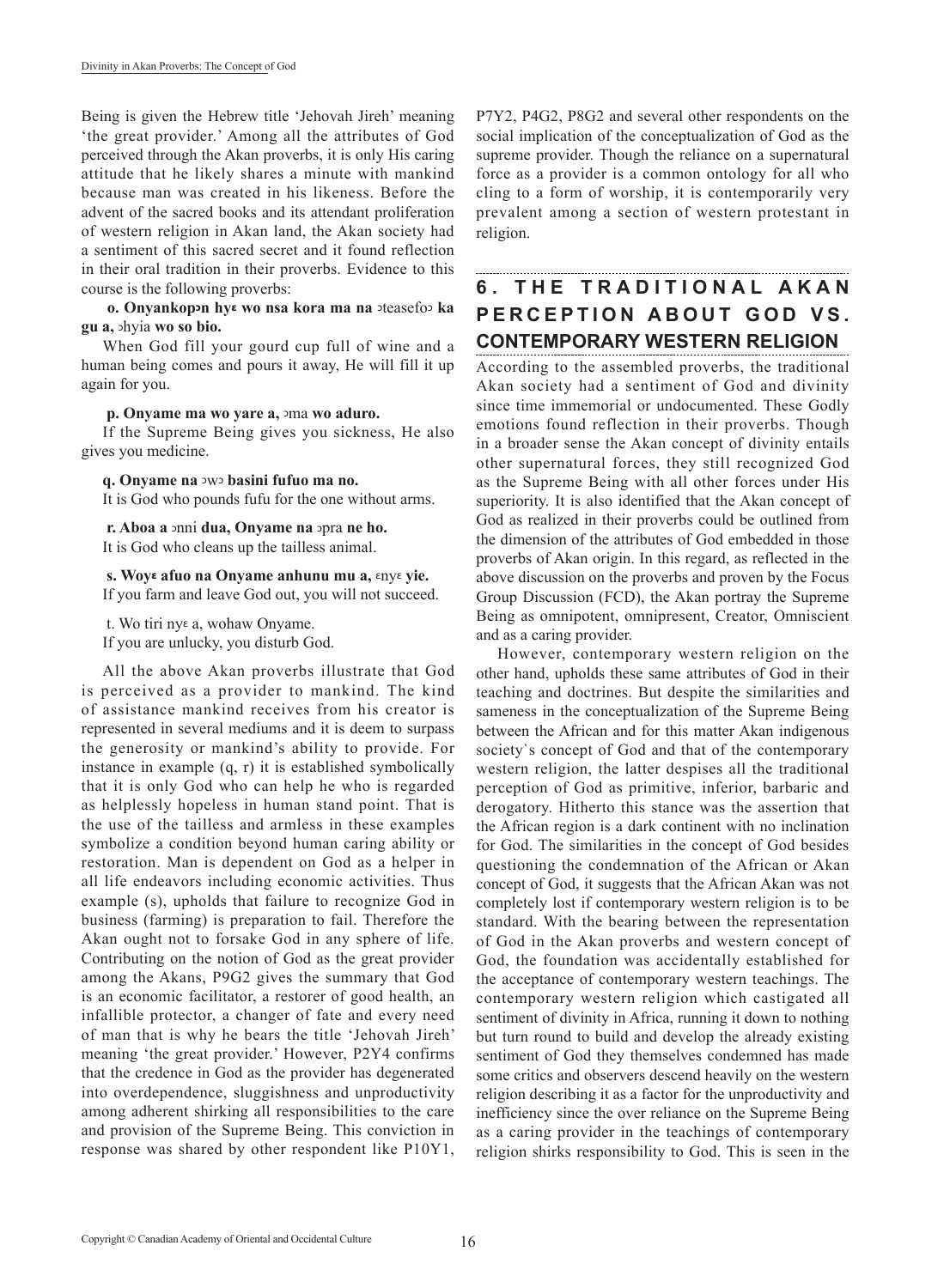remarks of P9G2 on the social implication of the notion of God as a caring provider describing the addition made to the existing sentiment about the Supreme Being within the Akan setting as a cause of the over reliance undermining productivity and even healthcare among some contemporary believers in western religion and calling for a reverse of the trend. A support to this claim was given by P6G2 stating in part that "…Because of His caring provision, some believers today even refuse to seek medical care at hospital when indisposed, spend productive hours at place of worship, pay for consultation, prayers etc. in quest to solicit for the intervention of the Supreme Being because He is deemed as a caring provider". This development needs to be checked for reconciliation.

### **CONCLUSION**

In summary, the ideas, concepts and philosophy behind some Akan proverbs collated as a data for this study suggest that Akan societies in Ghana had an aboriginal conceptualization of divinity with their own understanding hitherto the arrival and institution of contemporary western religion and its doctrines. This contest the proclamation made by earlier scholars such as Parinder (1962) that African continent and its societies are a dark populace with no array for God and divinity at all. Additionally, the similarities and direct connection between how the Akan through their proverbs from time unknown portrayed God as omnipotent, omnipresent, omniscient and a caring provider and its link with attributes of God in contemporary western religion challenges Clarke (1930) derogatory and primitive description of the African concept of God. Considering the attributes of God from the perspective of the Akan can be categorized as sharable and non-sharable with respect to man and His creatures. The sharable includes his caring provision and the non-sharable, his omnipresent, omnipotent and omniscient. The latter as highlighted in the study are qualities unique to the Supreme Being and no man manifest them. Though non-sharable, each of these attributes has an implication on human behavior and conduct in society since every deed is deemed visible, accessible and knowable to the Supreme Being. However, His caring attitude as a provider is sharable with man and it is even encouraged in contemporary religious for believers to emulate and do same to fellow men. These are all belief systems common to all religions and believers of the Supreme Being. Hence co-existence in religious stance is essential than condemnation and denunciations. Similarly, considering the usefulness of proverbs in the assessment of the conceptualization of the Supreme Being among the Akans, other aspects of their divinity is worth studying in the future.

### **REFERENCES**

- Agyarko, O. R. (2013). God of life: Rethinking the Akan Christian concept of God in the light of the ecological crisis. *The Ecumenical Review, 65* (1), 51-66.
- Agyekum, K. (2011). *Akan Kasadwini*. Accra: Dwumfour Publications.
- Agyeman, B. C., Asumeng, A. M., & Amponsah, B. (2015). The relevance of Ghanaian Akan proverbs to explanations of contemporary human resource principles and corporate values. *Journal of Business Research, 9*
- Amarachi, N. U., Egwu, R. O. U., & Ogechukwu, C. E. U. (2016). African traditional religious philosophy and life`s problems; Use of proverbs, idioms, wise sayings and folklores /myth. *World Applied Sciences Journal*, *34*(3), 323-329.
- Asante, E. K. A. (2002). *Akan proverbs: Their origins, meanings and symbolic representation in Ghanaian material cultural heritage*. Accra: Asempa Publishers.
- Awuah N., S. (2009). Salvaging nature: The Akan religiocultural perspective. *Worldviews: Global Religions, Culture, and Ecology, 13*, 251-282.
- Bai, J. (2003). Inferential theories for factor models of large dimensions. *Journal of Econometric Society, (71)*1, 135- 171.
- Bibiebome, E. Z. (2010). *Language shift and maintenance among Gas in Accra*. (Unpublished master's thesis). University of Ghana, Accra.
- Bowler, P. J. (1990). *The Invention of Progress: The Victorians and the past*. New York/ USA: B. Black Well.
- Clarke, E. (1930). The Sociological Significance of Ancestor Worship in Ashanti, Africa: *Journal of the International African Institute, 3*(4) 431-471.
- Cox, R. W. (2007). "The International" in Evolution. *Millennium*, *35*(3), 513–527.
- Danquah, J. B. (1963). *Religion in the Ghanaian Society*. Paper presented at the Student Christian Movement Conference, Aburi, Ghana.
- Diabah, G., & Amfo, N. A. P. (2018). To dance or not to dance: Masculinity in Akan proverbs and their implications for contemporary societies. *Ghana Journal of Linguistics.* http://dx.doi.org/10.4314/gil.v7i2.8. Last accessed January 15, 2019.
- Douglas, E. T. (2005). *African traditional religion in the modern world*. Mcfarland and Company Inc. Publishers.
- Durkheim, E. (1933). *Division of labor in society*. Illinois: The Free Press of Glencoe.
- Eshun, E. K. (2011). *Religion and nature in Akan culture: A case study of Okyeman environment foundation*. Canada: Queens University Kington, Ontario.
- Essegbey, J. (2009). On assessing the ethnolinquistic vitality of Ga in Accra. In F. McLaughlin (Ed.), *The language of urban Africa* (pp.115-110). London: Continuum International Publishing Group.
- Geertz, C. (2009). *The impact of the concept of culture on the concept of man*. In J. P. Lizza (Ed.), *Defining the beginning*